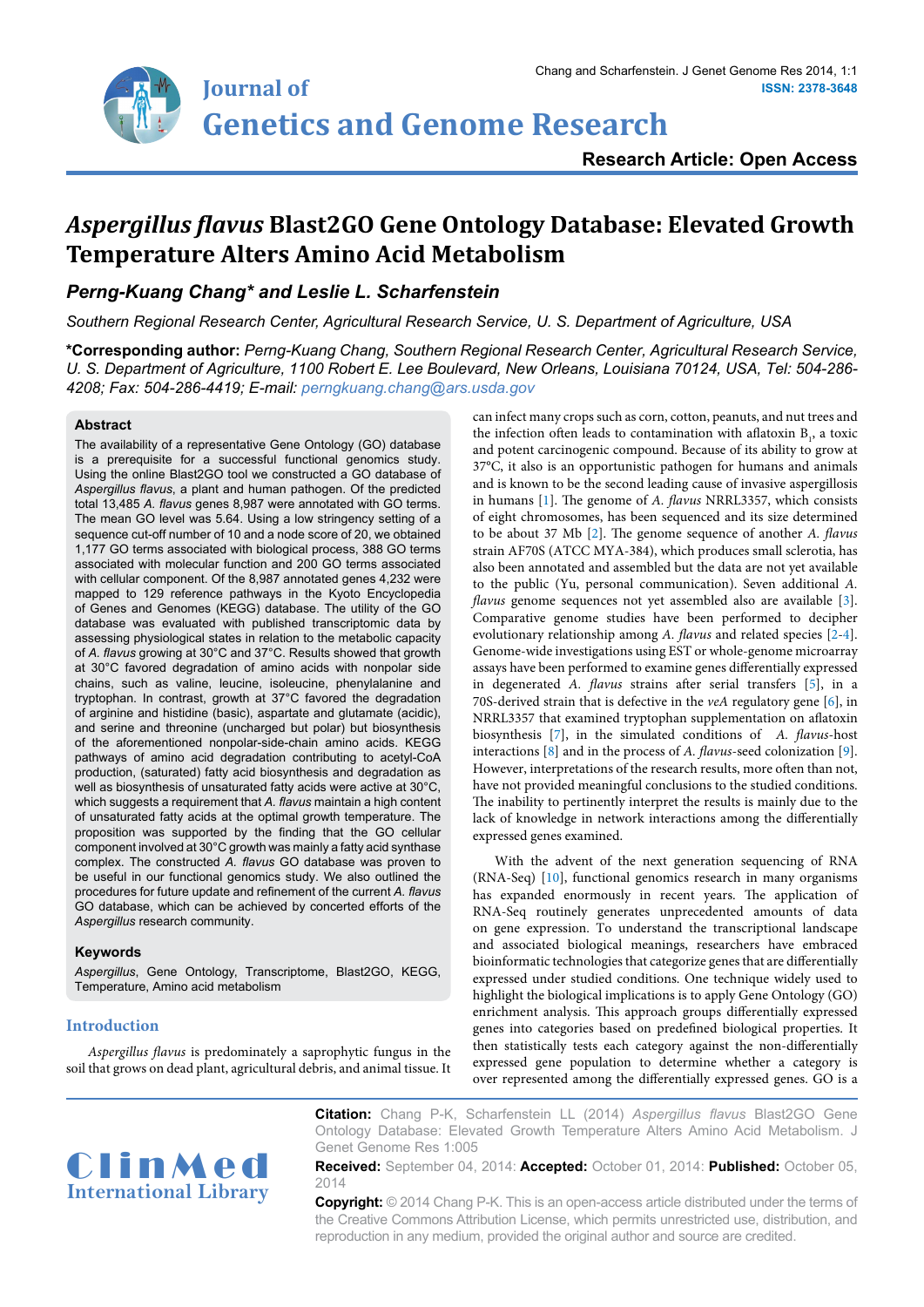collection of defined terms that represent [gene product](http://en.wikipedia.org/wiki/Gene_product) properties. It covers three main domains: 1) biological process, which represents operations or molecular events with a defined beginning and end; 2) molecular function, which describes gene product activities at the molecular level; and 3) cellular component, which indicates parts of a cell or its extracellular environment [\(http://www.geneontology.](http://www.geneontology.org) [org\)](http://www.geneontology.org). Many web-based tools are available for performing GO analysis, for example, Blast2GO [\[11\]](#page-4-10), DAVID [[12\]](#page-4-11), ClueGO [[13](#page-4-12)], AmiGO (<http://www.geneontology.org>), AgriGO [\[14\]](#page-4-13), and FungiFun [[15](#page-4-14)]. Among these, FungiFun is designed specifically for functional characterization of fungal genes, and Blast2GO has great versatility with statistically robust tests that aim to eliminate false-positive hits.

Although transcriptomic profiling by RNA-Seq has been carried out in *A. flavus* [\[16,](#page-4-15)[17\]](#page-4-16), functional genomics analyses have been lacking due to the unavailability of a suitable *A. flavus* GO database. To establish a GO database for *A. flavus* that can be freely shared by research groups in the form of an annotation file, we analyzed all predicted 13,485 genes of *A. flavus* NRRL3357 and obtained GO terms of the annotated genes using the free online resource of BLAST2GO (http://www.blast2go. com). The annotation file can be requested from the corresponding author. The utility of the database was evaluated with available RNA-Seq data previously used to investigate temperature effects on aflatoxin biosynthesis of *A. flavus* [\[17](#page-4-16)]. We used these data to further assess the metabolic states of *A. flavus* growing at 30°C and 37°C. The results showed that different groups of amino acids were utilized at different growth temperatures. The higher pathway activities of amino acid metabolism that produces acetyl-CoA, (saturated) fatty acid biosynthesis and degradation, and biosynthesis of unsaturated fatty acids at 30°C than at 37°C may account for the high content of unsaturated fatty acids in *A. flavus*, which comprises 70 to 75% of the total fatty acids [\[18\]](#page-5-0). The constructed *A. flavus* GO database although proven to be useful is still far from perfect. Procedures for future update and refinement of the current database for use in *A. flavus* and closely related aspergilli were outlined.

## **Materials and Methods**

## **Construction of the** *A. flavus* **GO database**

The *A. flavus* NRRL3357 genome sequence and annotations were acquired from NCBI [\(http://www.ncbi.nlm.nih.gov](http://www.ncbi.nlm.nih.gov)). The online resource Blast2GO (<http://www.blast2go.com/b2ghome>) was used to assign GO terms to *A. flavus* NRRL3357 gene products [\[11](#page-4-10)[,19](#page-5-1)]. All 13,485 genes of *A. flavus* NRRL3357 were analyzed by a BlastX search against the NCBI non-redundant (nr) database with an Expect (E) value ≥1.0E-3 and a maximum of 20 hits for each gene. In the mapping step default weights of the evidence codes were used. In the annotation step only the gene hits with an E value ≥1.0E-6 were further analyzed. An annotation score of 55 was used as the cutoff value after a GO-Weight of 5 was given to mapped children terms. An InterProScan search for conserved domains and motifs was performed next followed by the use of the Annex function to augment the GO terms.

#### **GO analysis and KEGG pathway assignments**

The RNA-Seq data from the study of temperature effects on genome-wide gene expression of *A. flavus* NRRL3357 [\[17\]](#page-4-16) were obtained from the NCBI's GEO database, which is under the accession number, GSE30031. Functional GO enrichment analyses were performed on annotations of up-regulated (≥ four-fold) genes at 30°C or 37°C using Fisher's Exact Test with Multiple Test Correction of False Discovery Rate (FDR) at the significance threshold of 0.05. The setting of FDR <0.05 is in general 1,000 times more stringent than the *p*-valve <0.05 [\[20\]](#page-5-2). Both (i) the differentially expressed genes, that is, those up-regulated  $\geq$  four-folded at 30°C or 37°C, and (ii) the GO-enriched and annotated genes with FDR <0.05 at 30°C or 37°C were analyzed using the reference metabolic pathways of the Kyoto Encyclopedia of Genes and Genomes (KEGG) database [\[21\]](#page-5-3).

## **Results**

#### **GO annotation of** *A. flavus* **genes**

We first performed a BlastX search against the NCBI non-

<span id="page-1-0"></span>

redundant (nr) database with an Expect (E) value ≥1.0E-3 and a 20 hit maximum. Of the 13,485 predicted genes 12,742 (94.5%) met the selection criteria. Those genes that did not meet the selection criteria included 141 with no homology (HSP length cutoff=33) to proteins in the nr database. The majority of the hits had E values  $\geq$ 1.0E-25 with degrees of homology ranging from 65% to 100%. Of the 12,742 selected genes 12,194 (95.7%) were mapped sequences. GO annotation, which applies a specific annotation rule on obtained ontology terms, resulted in 31,194 annotations and a mean GO level of 5.66 from a pool of 8,519 annotated sequences. In this step, the number of sequences with an enzyme code (EC) was 2,952 and 3,712 ECs were obtained. The next InterProScan step, which retrieves functional domains or motifs from amino acid sequences, increased the total annotations to 32,714. Among these 28,206 were confirmed annotations, and 4,508 were too general and were removed. The further Annex step, which increases the annotation density but does not increase the number of annotated sequences, enriched the annotations by 4,445 (13.6%). The overall analysis resulted in 8,987 *A. flavus* sequences annotated with 37,139 GO terms. [Figure 1](#page-1-0) shows the distribution of annotation, i.e., number of GO term in relation to the total number of the *A. flavus* sequences, annotation score, and GO level.

## **GO functional categories and KEGG metabolic pathways of**  *A. flavus*

The graphical presentation of the three main GO functional categories: Biological process, molecular function and cellular component allows visualization of grouped annotated genes to reveal associated biological functions. Parameters in Blast2GO such as Sequence Number Filter and Node Score Filter can be set to control the graphic content, which in turn affects the numbers of GO terms tabulated for the three functional categories. Using a preliminary setting of a sequence number of 10 and a node score of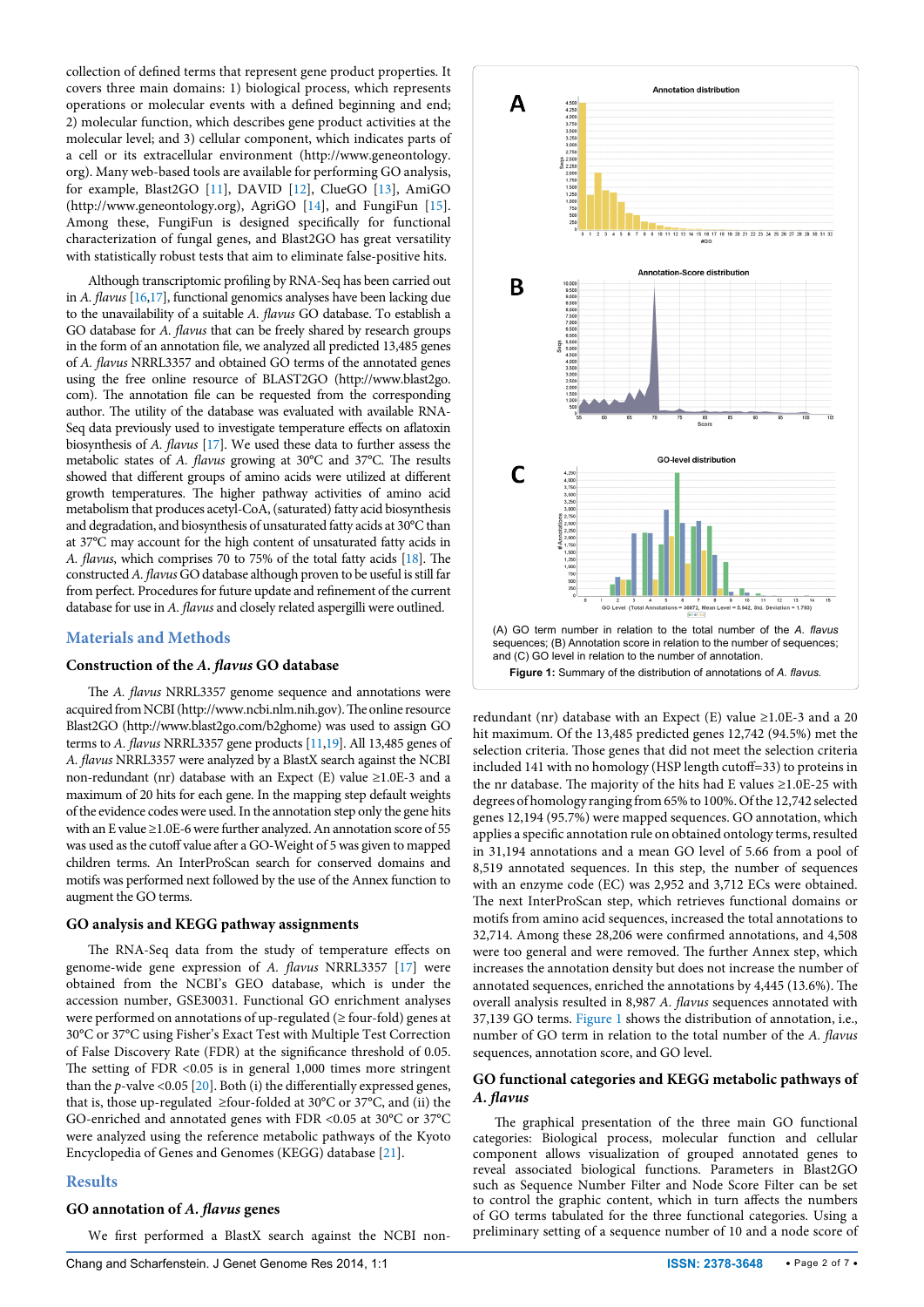<span id="page-2-0"></span>

**Figure 2:** GO functional categories of biological process, molecular function, and cellular component for *A. flavus.*

20, we obtained 1,177 GO terms associated with biological process, 388 GO terms associated with molecular function and 200 GO terms associated with cellular component. Biological process, molecular function, and cellular component are each the ultimate parent of its own functional category and are treated as "level one" GO terms. When the GO level, sequence number and node score were arbitrarily set to intermediate ranges [\(Figure 2\)](#page-2-0), the number of GO terms in each functional category was substantially decreased. Under these specific criteria, organic substance metabolic process (GO:0071704), cellular

metabolic process (GO:0044237), and primary metabolic process (GO:0044238) are the main categories of the biological process, each with over 4,000 genes. Organic cyclic compound binding (GO:0097159), heterocyclic compound binding (GO:1901363), and ion binding (GO:0043167) are the major binding activities of the molecular function, each with over 2,500 genes. For the cellular component, intracellular part (GO:0044424), cell part (GO:0044464), and intracellular (GO:0005622) form the main categories, each also with over 2,500 genes. To identify metabolic pathways of *A. flavus*, we mapped the 8,987 annotated genes to the reference pathways in the KEGG database. Of the annotated genes, 4,232 were assigned to 129 pathways. The pathways with over 100 genes annotated included those for metabolism of purine (222), starch and sucrose (138), and amino acids of glycine, serine and threonine (116) [\(Table S1](#page-5-4)).

## **Effects of growth temperatures on** *A. flavus* **GO functional categories and KEGG pathways**

The utility of the constructed *A. flavus* GO database was evaluated with RNA-Seq data that examined temperature effects on expression of genes of the aflatoxin gene cluster [[17](#page-4-16)]. Using the dataset we calculated that 12,081 (89.6%) genes were expressed for all samples combined and 10,594 (78.6%) genes were expressed at both 30°C and 37°C. In this study, using fold-of-increase ≥four as the criterion, we found that a total of 1,973 genes were differentially expressed under these conditions with 1,259 genes up-regulated at 30°C and 714 genes up-regulated at 37°C. Among these 849 of the 1,259 genes and 473 of the 714 genes were annotated with GO terms. GO enrichment analyses indicated that many biological processes and molecular functions were negatively affected at 37°C. In other words, the activities of the corresponding processes and functions at 30°C were relatively enhanced**.** [Figure 3](#page-3-0) shows that catabolism for specific amino acids, such as valine, leucine, isoleucine, tyrosine, phenylalanine, alanine, and tryptophan, fatty acid biosynthesis, metabolism of simple carbon compounds such as acetate and propionate, and electron transport were elevated at 30°C. The cellular component involved was the fatty acid synthase complex. KEGG metabolic pathway analysis concluded that the annotated genes up-regulated at 30°C were associated with 104 pathways. At 37°C only the molecular function of transferase activity was enriched (data not shown). Nonetheless, 81 KEGG pathways were associated with the up-regulated annotated genes. To investigate how growth temperatures affected *A. flavus* metabolism, we arbitrarily compared the top 10 metabolic pathways associated with growth at 30°C and those with growth at 37°C, which contained approximately 5% and 1% of the annotated sequences, respectively ([Table 1\)](#page-4-17). We further analyzed KEGG pathways associated with GO-enriched, annotated sequences for growth at 30°C and at 37°C. The top 10 pathways enriched at 30°C were identical to and in the same order as those obtained from the analysis of the genes upregulated ≥four-fold at 30°C [\(Table 1](#page-4-17)). At 37°C only seven out of the 10 pathways associated with the differentially expressed genes are identical to those from the GO enriched sequences. The three additional enriched pathways were histidine metabolism, butanoate metabolism, and phenylalanine metabolism.

# **Discussion**

Our results suggest that the constructed *A. flavus* GO database is useful for providing reasonable interpretations of the test RNA-Seq dataset. The GO enrichment analysis implies that *A. flavus* growth at 30°C favors degradation of amino acids mainly with nonpolar side chains, such as valine, leucine, isoleucine, phenylalanine, and tryptophan [\(Figure 3](#page-3-0)). In contrast, growth at 37°C favors the degradation of arginine and histidine (basic amino acids), aspartate and glutamate (acidic), and serine and threonine (uncharged but polar) [\(Table 1\)](#page-4-17). The KEGG pathway analyses also confirm that 30°C promotes the degradation of the aforementioned nonpolar amino acids, while the higher growth temperature of 37°C enhances the biosynthesis of nonpolar amino acids. Therefore, the growth temperatures influence catabolism and anabolism of amino acids in *A. flavus* differently. A higher activity of carbohydrate and sucrose metabolism is found to be associated with up-regulated genes at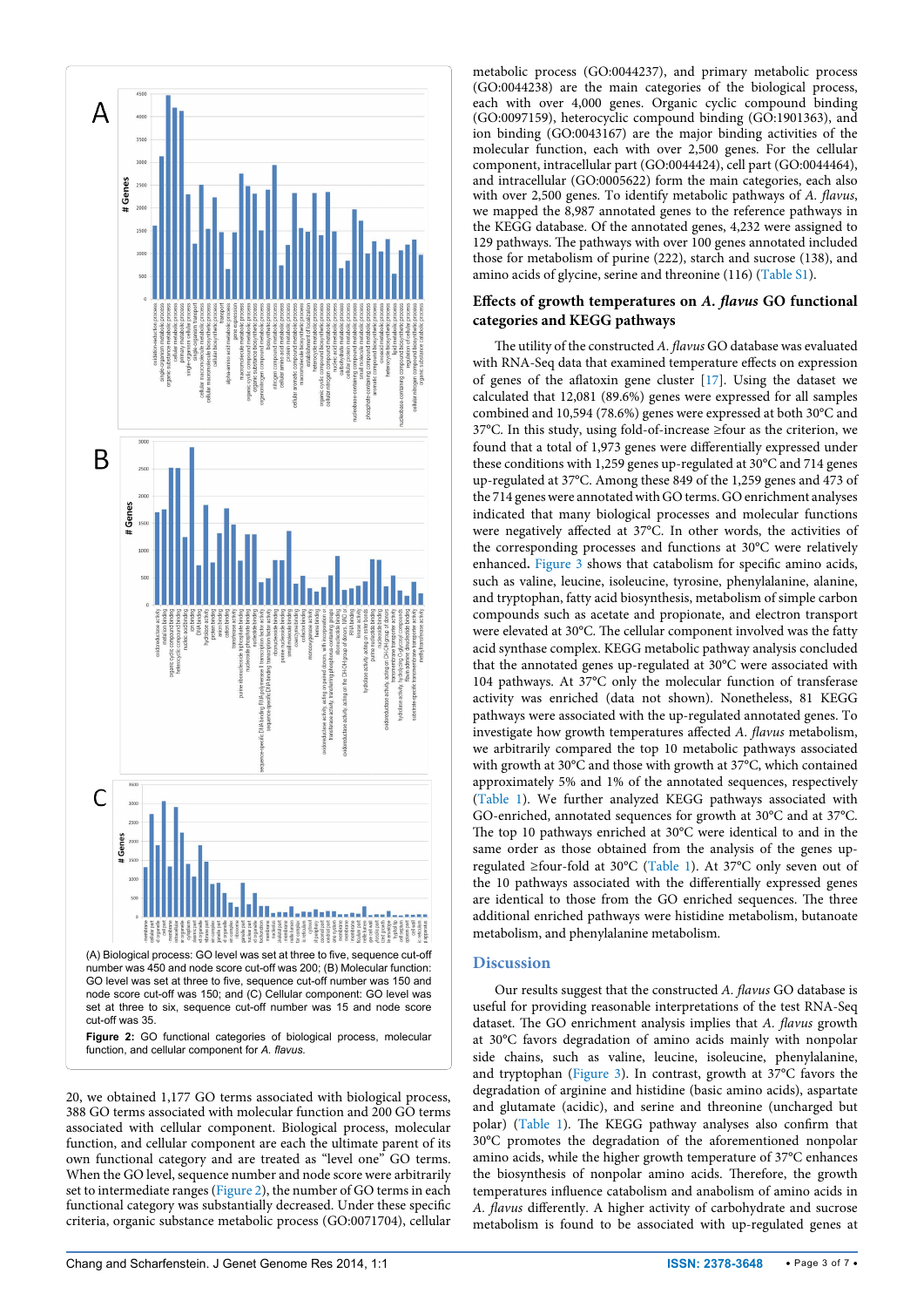



37°C, but the GO enrichment result, which is based on the highly selective criterion of FDR < 0.05, shows otherwise. Carbohydrate and sucrose metabolism ranks second in the whole-genome reference pathways [\(Table S1\)](#page-5-4); thus the higher pathway activity observed in the differentially expressed gene population likely is insignificant. This may also be true for the pathway activities of purine metabolism and tryptophan metabolism, which rank first and seventh in the reference pathways [\(Tables 1](#page-4-17) and [S1\)](#page-5-4), found at 37°C.

<span id="page-3-0"></span>٦

At each growth temperature, metabolically linked pathways are simultaneously influenced. For example, butanoate metabolism links to fatty acid degradation (see map at [http://www.genome.jp/](http://www.genome.jp/kegg/pathway/map/map00650.html) [kegg/pathway/map/map00650.html\)](http://www.genome.jp/kegg/pathway/map/map00650.html). Propanoate metabolism links to degradation of valine, leucine, isoleucine and alanine (http:// www.genome.jp/kegg-bin/show\_pathway?map00640). These four pathways are actively operating at 30°C. Similarly, valine, leucine and isoleucine biosynthesis links to glycine, serine and threonine metabolism. Arginine and proline metabolism as well as histidine metabolism link to alanine, aspartate and glutamate metabolism. All of these pathways are actively operating at 37°C.

The largest class of volatile compounds produced by *A. parasiticus* grown at 30°C is derived from catabolic intermediates of leucine, isoleucine, and valine [[22](#page-5-5)]. The pathway of valine, leucine and isoleucine degradation is active in *A. flavus* at 30°C, which suggests that degradation of these amino acids occurs preferably at 30°C in aspergilli. On the other hand, biosynthesis of these amino acids is

## active when *A. flavus* grows at 37°C ([Table 1](#page-4-17)).

*Aspergillus nidulans* in response to hypoxia synthesizes *de novo* branched-chain amino acids of leucine, isoleucine, and valine [[23\]](#page-5-6). Whether growth of *A. flavus* at suboptimal 37°C causes deprivation of adequate oxygen supply and results in hypoxic conditions is unclear. Phenylalanine metabolism [\(http://www.genome.jp/kegg/pathway/](http://www.genome.jp/kegg/pathway/map/map00360.html) [map/map00360.html\)](http://www.genome.jp/kegg/pathway/map/map00360.html) produces pyruvate, acetyl-CoA, fumarate, succinate, and succinyl-CoA. Tryptophan metabolism [\(http://www.](http://www.genome.jp/kegg-bin/show_pathway?map00380+C000240) [genome.jp/kegg-bin/show\\_pathway?map00380+C000240](http://www.genome.jp/kegg-bin/show_pathway?map00380+C000240)) leads to acetyl-CoA production. Tyrosine metabolism [\(http://www.genome.](http://www.genome.jp/kegg/pathway/map/map00350.html) [jp/kegg/pathway/map/map00350.html\)](http://www.genome.jp/kegg/pathway/map/map00350.html) produces pyruvate, fumarate and succinate. These intermediates can enter the Tricarboxylic Acid (TCA) cycle (the citric acid/Krebs cycle) and may in part be involved in energy (ATP) production when *A. flavus* grows at 30°C.

Compared to those at 37°C the majority of pathways with higher activities at 30°C are involved in the production of acetyl-CoA. Acetyl-CoA has two principle fates: it either enters the TCA cycle to generate more ATP or it is used to synthesize new fatty acids. Many aspergilli contain high amounts of unsaturated fatty acids [[18](#page-5-0)[,24](#page-5-7)[,25](#page-5-8)]. In *A. flavus* more than 70% of fatty acids in the total fatty acid content are unsaturated fatty acids, which are composed mainly of oleic acid (C18:1) and linoleic acid (C18:2) [\[18](#page-5-0)]. The observation that pathways of (saturated) fatty acid biosynthesis and degradation as well as biosynthesis of unsaturated fatty acids are active at 30°C may indicate the necessity of maintaining the high content of unsaturated fatty acids in *A. flavus* at the optimal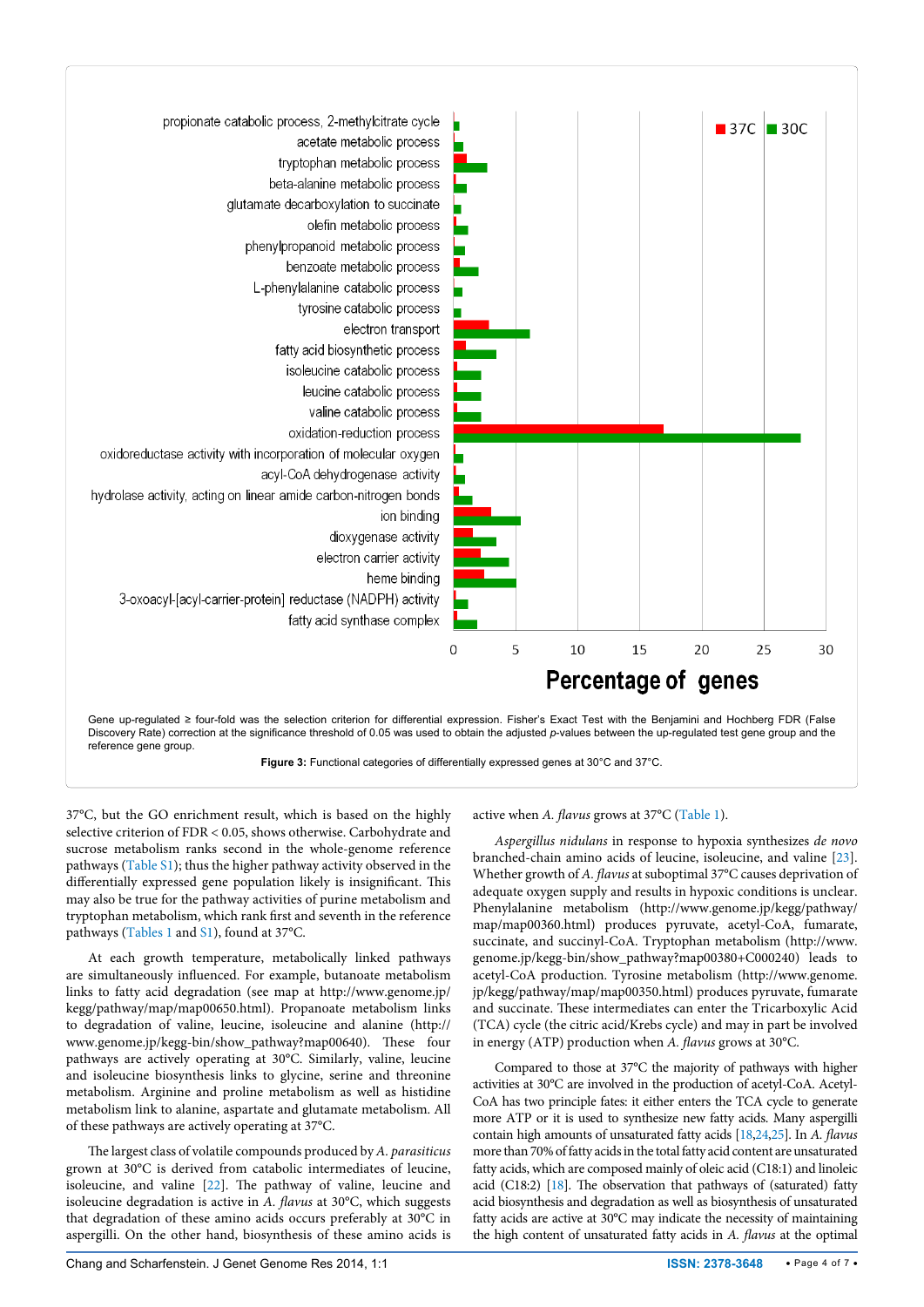| glutamate metabolism |     |    |  |
|----------------------|-----|----|--|
| Purine metabolism    | 6/3 | -- |  |

used in the KEGG pathway analysis. c: see Table S1 for ordered gene abundance for all 129 KEGG pathways of *A. flavus*.

b: 698 annotated sequences at 30°C and 158 annotated sequences at 37°C were

<span id="page-4-17"></span>**Table 1:** Top ten KEGG pathways associated with differentially expressed or GO

**GO enrichedb #Seq/#Enz**

20/14 20/14 4/4/32

17/4 17/4 9/9/38

9/10 -- 1/--/2

8/11 6/9 3/1/5

8/4 6/3 4/2/3

7/8 6/7 5/3/21

5/3 5/3 8/4/61

5/3 5/3 10/5/43

17/6 17/6 10/10/19

**Order of**  abundance<sup>c</sup>

**Differentially**  expressed<sup>®</sup> **#Seq/#Enz**

Tryptophan metabolism 25/14 25/14 25/14 1/1/7<sup>d</sup> Fatty acid degradation 23/10 23/10 2/2/10 Butanoate metabolism 21/14 21/14 3/3/25

Tyrosine metabolism 20/14 20/14 5/5/9 Phenylalanine metabolism 19/15 19/15 19/15 6/6/8 Fatty acid biosynthesis 18/5 18/5 18/5 7/7/35 Propanoate metabolism 18/11 18/11 8/8/33

Phenylalanine, tyrosine and  $\vert 9/15 \vert$   $\vert 5/12 \vert 2/7/44$ 

 $Tryptophan metabolism$   $6/5$   $7/-/7$ 

Nitrogen metabolism 5/6 4/5 9/8/34

Histidine metabolism  $\vert$ -- $\vert$  5/5  $\vert$ --/6/53 Butanoate metabolism  $\vert$ --<br> 4/2 --/9/25 Phenylalanine metabolism -- 4/6 --/10/8 a: 849 annotated sequences at 30°C and 473 annotated sequences at 37°C were

enriched genes. **KEGG metabolic pathways**

Valine, leucine and isoleucine degradation

fatty acids

**37°C**

Biosynthesis of unsaturated

Metabolism of xenobiotics by cytochrome P450

Starch and sucrose metabolism

Glycine, serine and threonine metabolism

Valine, leucine and isoleucine biosynthesis

Pantothenate and CoA biosynthesis

used in the KEGG pathway analysis.

Alanine, aspartate and

tryptophan biosynthesis Arginine and proline metabolism

**30°C**

d: order of abundance of differentially expressed genes/GO enriched genes/ whole genome gene reference.

30°C growth temperature. The finding that the main cellular component involved at 30°C growth is the fatty acid synthase complex also supports this notion. An increase in fatty acid unsaturation has been well known for many fungi at lower growth temperatures [\[25-](#page-5-8)[27\]](#page-5-9).

Of the annotated *A. flavus* NRRL3357 genes in the current genome database at NCBI, JCVI, and Broad Institute 5,613 encode either conserved hypothetical proteins or hypothetical proteins. Among these genes 1,115 (20%) were further mapped and annotated with GO terms in this study, which gives a final total of 8,987 annotated genes. Therefore, 67% (8,987/13,485) of the total *A. flavus* genes can be used in functional genomics studies. Although this number is far from complete, it is an intrinsic drawback of all current GO databases. However, the percentage of annotated genes in the *A. flavus* GO database is in the range of genes annotated with GO terms including those of rice, sweet potato, hazelnut and salamander [[28](#page-5-10)-[31](#page-5-11)]. Besides the genes encoding conserved and/or hypothetical proteins, an additional 1,025 novel *A. flavus* genes have been identified from assembled RNA-Seq transcript data [[16](#page-4-15)]. For *A. oryzae*, which is closely related to *A. flavus*, 1,116 novel transcripts are also reported [\[32\]](#page-5-12). The actual gene number of *A. flavus* likely is greater than originally predicted. Future inclusion of these genes if annotated will substantially increase the fidelity of the results for *A. flavus* functional genomics studies.

Online construction of a GO database is time-consuming. The blast, mapping and annotation steps in this work took well over 550 CPU hours. When necessary the current database can be updated periodically as more information about those unannotated genes is obtained. This can be achieved by individual or collaborating research groups to divide the genes to be annotated into manageable portions for generating GO sub-databases. These sub-databases then can be merged into the current database by using the "import annotation file" function of Blast2GO as an updated annotation file. This would greatly reduce the processing time in comparison to constructing an entirely new GO database. Despite nucleotide sequence variations in orthologs of related *Aspergillus* species, such as *A. parasiticus*, *A. nomius*, *A. bombycis*, *A. minisclerotigenes*, *A. arachidicola*, *A. pseudonomius*, *A. sojae*, and *A. oryzae* [[33,](#page-5-13)[34](#page-5-14)], the encoded proteins should yield the same GO terms. GO databases for these aspergilli can now be constructed based on the current *A. flavus* GO database. The *A. flavus* orthologs can first be filtered out by using the NCBI BLAST+ tool [\[35\]](#page-5-15); only genes unique to each species need to be further annotated as indicated above. In conclusion, the *A. flavus* GO database constructed in this study should help to expedite the progress of functional genomics of *A. flavus* and related aspergilli.

#### **References**

- <span id="page-4-0"></span>1. [Krishnan S, Manavathu EK, Chandrasekar PH \(2009\)](http://www.ncbi.nlm.nih.gov/pubmed/19207851) *Aspergillus flavus*: an emerging non-*fumigatus Aspergillus* [species of significance. Mycoses 52:](http://www.ncbi.nlm.nih.gov/pubmed/19207851)  [206-222.](http://www.ncbi.nlm.nih.gov/pubmed/19207851)
- <span id="page-4-1"></span>2. Payne GA, Nierman WC, Wortman JR, Pritchard BL, Brown D et al. (2006). [Whole genome comparison of](http://informahealthcare.com/doi/abs/10.1080/13693780600835716) *Aspergillus flavus* and *A. oryzae*. Med Mycol [44: 9-11.](http://informahealthcare.com/doi/abs/10.1080/13693780600835716)
- <span id="page-4-2"></span>3. [Gibbons JG, Salichos L, Slot JC, Rinker DC, McGary KL, et al. \(2012\) The](http://www.ncbi.nlm.nih.gov/pubmed/22795693)  [evolutionary imprint of domestication on genome variation and function of the](http://www.ncbi.nlm.nih.gov/pubmed/22795693)  filamentous fungus *Aspergillus oryzae*[. Curr Biol 22: 1403-1409.](http://www.ncbi.nlm.nih.gov/pubmed/22795693)
- <span id="page-4-3"></span>4. [Machida M, Terabayashi Y, Sano M, Yamane N, Tamano K, et al. \(2008\)](http://www.ncbi.nlm.nih.gov/pubmed/18798040)  Genomics of industrial *Aspergilli* [and comparison with toxigenic relatives. Food](http://www.ncbi.nlm.nih.gov/pubmed/18798040)  [Addit Contam Part A Chem Anal Control Expo Risk Assess 25: 1147-1151.](http://www.ncbi.nlm.nih.gov/pubmed/18798040)
- <span id="page-4-4"></span>5. [Chang P-K, Wilkinson JR, Horn BW, Yu J, Bhatnagar D et al. \(2007\) Genes](http://www.ncbi.nlm.nih.gov/pubmed/17955191)  differentially expressed by *Aspergillus flavus* [strains after loss of aflatoxin](http://www.ncbi.nlm.nih.gov/pubmed/17955191)  [production by serial transfers. Appl Microbiol Biotechnol 77: 917-925.](http://www.ncbi.nlm.nih.gov/pubmed/17955191)
- <span id="page-4-5"></span>6. [Cary JW, OBrian GR, Nielsen DM, Nierman W, Harris-Coward P, et al. \(2007\)](http://www.ncbi.nlm.nih.gov/pubmed/17646985)  Elucidation of *veA*[-dependent genes associated with aflatoxin and sclerotial](http://www.ncbi.nlm.nih.gov/pubmed/17646985)  production in *Aspergillus flavus* [by functional genomics. Appl Microbiol](http://www.ncbi.nlm.nih.gov/pubmed/17646985)  [Biotechnol 76: 1107-1118.](http://www.ncbi.nlm.nih.gov/pubmed/17646985)
- <span id="page-4-6"></span>7. [Wilkinson JR, Yu J, Bland JM, Nierman WC, Bhatnagar D et al. \(2007\) Amino](http://www.ncbi.nlm.nih.gov/pubmed/17216451)  [acid supplementation reveals differential regulation of aflatoxin biosynthesis](http://www.ncbi.nlm.nih.gov/pubmed/17216451)  in *Aspergillus flavus* NRRL 3357 and *[Aspergillus parasiticus](http://www.ncbi.nlm.nih.gov/pubmed/17216451)* SRRC 143. Appl [Microbiol Biotechnol 74: 1308-1319.](http://www.ncbi.nlm.nih.gov/pubmed/17216451)
- <span id="page-4-7"></span>8. [Reverberi M, Punelli M, Scala V, Scarpari M, Uva P, et al. \(2013\) Genotypic](http://www.ncbi.nlm.nih.gov/pubmed/23894339)  [and phenotypic versatility of](http://www.ncbi.nlm.nih.gov/pubmed/23894339) *Aspergillus flavus* during maize exploitation. [PLoS One 8: e68735.](http://www.ncbi.nlm.nih.gov/pubmed/23894339)
- <span id="page-4-8"></span>9. [Dolezal AL, Obrian GR, Nielsen DM, Woloshuk CP, Boston RS, et al. \(2013\)](http://www.ncbi.nlm.nih.gov/pubmed/23834374)  [Localization, morphology and transcriptional profile of](http://www.ncbi.nlm.nih.gov/pubmed/23834374) *Aspergillus flavus* [during seed colonization. Mol Plant Pathol 14: 898-909.](http://www.ncbi.nlm.nih.gov/pubmed/23834374)
- <span id="page-4-9"></span>10. [Mortazavi A, Williams BA, McCue K, Schaeffer L, Wold B \(2008\) Mapping and](http://www.ncbi.nlm.nih.gov/pubmed/18516045)  [quantifying mammalian transcriptomes by RNA-Seq. Nat Methods 5: 621-628.](http://www.ncbi.nlm.nih.gov/pubmed/18516045)
- <span id="page-4-10"></span>11. [Conesa A, Götz S \(2008\) Blast2GO: A comprehensive suite for functional](http://www.ncbi.nlm.nih.gov/pubmed/18483572)  [analysis in plant genomics. Int J Plant Genomics 2008: 619832.](http://www.ncbi.nlm.nih.gov/pubmed/18483572)
- <span id="page-4-11"></span>12. [Huang da W, Sherman BT, Lempicki RA \(2009\) Systematic and integrative](http://www.ncbi.nlm.nih.gov/pubmed/19131956)  [analysis of large gene lists using DAVID bioinformatics resources. Nat Protoc](http://www.ncbi.nlm.nih.gov/pubmed/19131956)  [4: 44-57.](http://www.ncbi.nlm.nih.gov/pubmed/19131956)
- <span id="page-4-12"></span>13. [Bindea G, Mlecnik B, Hackl H, Charoentong P, Tosolini M, et al. \(2009\)](http://www.ncbi.nlm.nih.gov/pubmed/19237447)  [ClueGO: a Cytoscape plug-in to decipher functionally grouped gene ontology](http://www.ncbi.nlm.nih.gov/pubmed/19237447)  [and pathway annotation networks. Bioinformatics 25: 1091-1093.](http://www.ncbi.nlm.nih.gov/pubmed/19237447)
- <span id="page-4-13"></span>14. [Du Z, Zhou X, Ling Y, Zhang Z, Su Z \(2010\) agriGO: a GO analysis toolkit for](http://www.ncbi.nlm.nih.gov/pubmed/20435677)  [the agricultural community. Nucleic Acids Res 38: W64-70.](http://www.ncbi.nlm.nih.gov/pubmed/20435677)
- <span id="page-4-14"></span>15. [Priebe S, Linde J, Albrecht D, Guthke R, Brakhage AA \(2011\) FungiFun:](http://www.ncbi.nlm.nih.gov/pubmed/21073976)  [a web-based application for functional categorization of fungal genes and](http://www.ncbi.nlm.nih.gov/pubmed/21073976)  [proteins. Fungal Genet Biol 48: 353-358.](http://www.ncbi.nlm.nih.gov/pubmed/21073976)
- <span id="page-4-15"></span>16. [Lin JQ, Zhao XX, Zhi QQ, Zhao M, He ZM \(2013\) Transcriptomic profiling of](http://www.ncbi.nlm.nih.gov/pubmed/23644151)  *Aspergillus flavus* [in response to 5-azacytidine. Fungal Genet Biol 56: 78-86.](http://www.ncbi.nlm.nih.gov/pubmed/23644151)
- <span id="page-4-16"></span>17. [Yu J, Fedorova ND, Montalbano BG, Bhatnagar D, Cleveland TE, et al. \(2011\)](http://www.ncbi.nlm.nih.gov/pubmed/21707733)  [Tight control of mycotoxin biosynthesis gene expression in](http://www.ncbi.nlm.nih.gov/pubmed/21707733) *Aspergillus flavus* [by temperature as revealed by RNA-Seq. FEMS Microbiol Lett 322: 145-149.](http://www.ncbi.nlm.nih.gov/pubmed/21707733)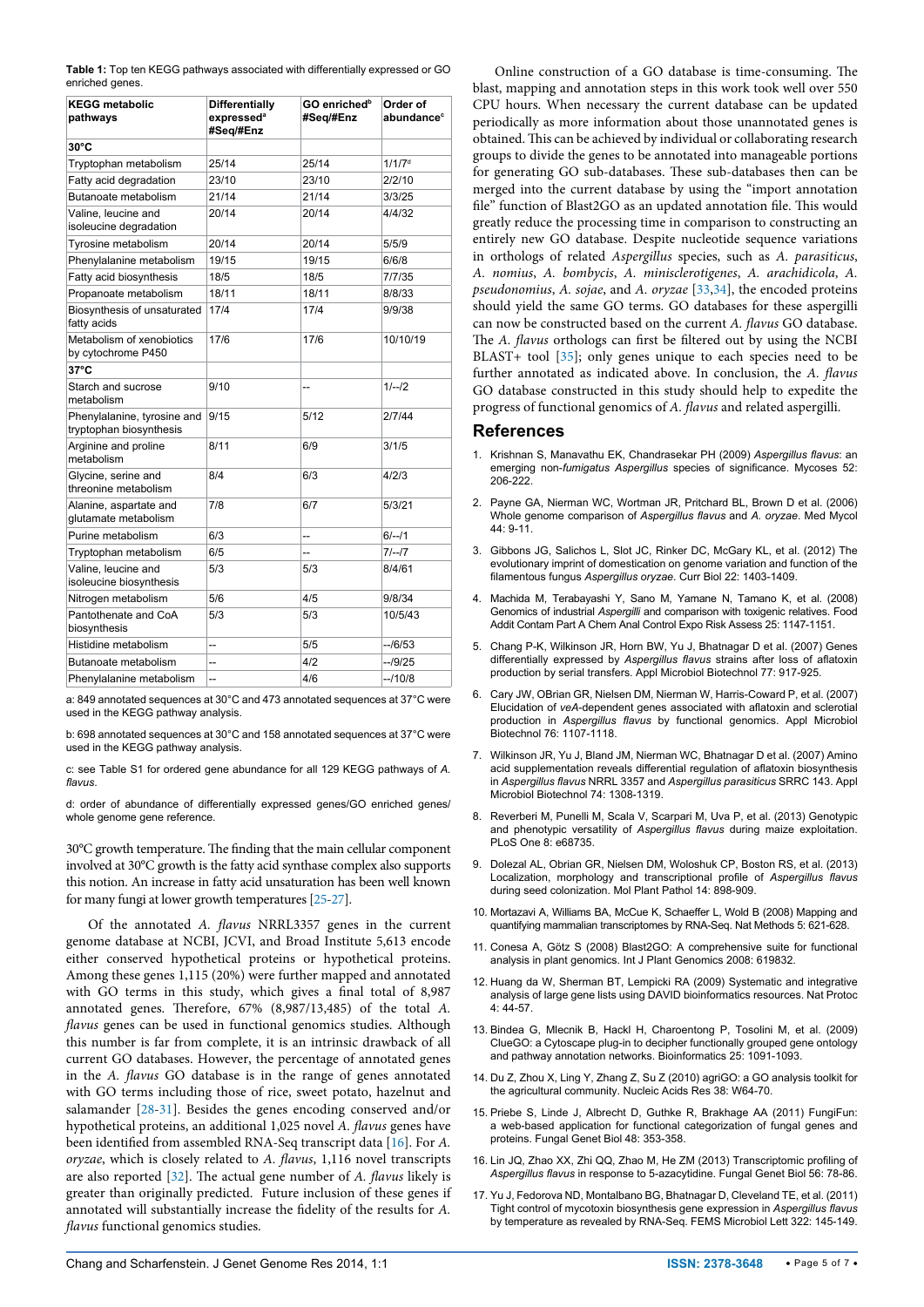- <span id="page-5-0"></span>18. [Fraga ME, Santana DM, Gatti MJ, Direito GM, Cavaglieri LR, et al. \(2008\)](http://www.ncbi.nlm.nih.gov/pubmed/18949322)  Characterization of *Aspergillus* [species based on fatty acid profiles. Mem Inst](http://www.ncbi.nlm.nih.gov/pubmed/18949322)  [Oswaldo Cruz 103: 540-544.](http://www.ncbi.nlm.nih.gov/pubmed/18949322)
- <span id="page-5-1"></span>19. [Götz S, García-Gómez JM, Terol J, Williams TD, Nagaraj SH, et al. \(2008\)](http://www.ncbi.nlm.nih.gov/pubmed/18445632)  [High-throughput functional annotation and data mining with the Blast2GO](http://www.ncbi.nlm.nih.gov/pubmed/18445632)  [suite. Nucleic Acids Res 36: 3420-3435.](http://www.ncbi.nlm.nih.gov/pubmed/18445632)
- <span id="page-5-2"></span>20. [Blüthgen N, Brand K, Cajavec B, Swat M, Herzel H, et al. \(2005\) Biological](http://www.ncbi.nlm.nih.gov/pubmed/16362912)  [profiling of gene groups utilizing Gene Ontology. Genome Inform 16: 106-](http://www.ncbi.nlm.nih.gov/pubmed/16362912) [115.](http://www.ncbi.nlm.nih.gov/pubmed/16362912)
- <span id="page-5-3"></span>21. [Kanehisa M, Goto S, Sato Y, Furumichi M, Tanabe M \(2012\) KEGG for](http://www.ncbi.nlm.nih.gov/pubmed/22080510)  [integration and interpretation of large-scale molecular data sets. Nucleic](http://www.ncbi.nlm.nih.gov/pubmed/22080510)  [Acids Res 40: D109-114.](http://www.ncbi.nlm.nih.gov/pubmed/22080510)
- <span id="page-5-5"></span>22. [Roze LV, Chanda A, Laivenieks M, Beaudry RM, Artymovich KA et al.](http://www.biomedcentral.com/1471-2091/11/33)  [\(2010\) Volatile profiling reveals intracellular metabolic changes in](http://www.biomedcentral.com/1471-2091/11/33) *Aspergillus parasiticus*: *veA* [regulates branched chain amino acid and ethanol](http://www.biomedcentral.com/1471-2091/11/33)  [metabolism. BMC Biochem 11: 33.](http://www.biomedcentral.com/1471-2091/11/33)
- <span id="page-5-6"></span>23. [Shimizu M, Fujii T, Masuo S, Takaya N \(2010\) Mechanism of](http://www.ncbi.nlm.nih.gov/pubmed/20081005) *de novo* [branched-chain amino acid synthesis as an alternative electron sink in](http://www.ncbi.nlm.nih.gov/pubmed/20081005)  hypoxic *Aspergillus nidulans* [cells. Appl Environ Microbiol 76: 1507-1515.](http://www.ncbi.nlm.nih.gov/pubmed/20081005)
- <span id="page-5-7"></span>24. [Stahl PD, Klug MJ \(1996\) Characterization and differentiation of filamentous](http://www.ncbi.nlm.nih.gov/pubmed/16535442)  [fungi based on fatty acid composition. Appl Environ Microbiol 62: 4136-4146.](http://www.ncbi.nlm.nih.gov/pubmed/16535442)
- <span id="page-5-8"></span>25. [Suutari M \(1995\) Effect of growth temperature on lipid fatty acids of four](http://link.springer.com/article/10.1007%2FBF02529973)  fungi (*[Aspergillus niger, Neurospora crassa, Penicillium chrysogenum,](http://link.springer.com/article/10.1007%2FBF02529973)* and *Trichoderma reesei*[\). Arch Microbiol 164: 212-216.](http://link.springer.com/article/10.1007%2FBF02529973)
- 26. [Cheawchanlertfa P, Cheevadhanarak S, Tanticharoen M, Maresca B,](http://www.ncbi.nlm.nih.gov/pubmed/21104442)  [Laoteng K \(2011\) Up-regulated expression of desaturase genes of](http://www.ncbi.nlm.nih.gov/pubmed/21104442) *Mucor*

*rouxii* [in response to low temperature associates with pre-existing cellular](http://www.ncbi.nlm.nih.gov/pubmed/21104442)  [fatty acid constituents. Mol Biol Rep 38: 3455-3462.](http://www.ncbi.nlm.nih.gov/pubmed/21104442)

- <span id="page-5-9"></span>27. [Duan C-H, Riley MB, Jeffers SN \(2011\) Effects of growth medium, incubation](http://www.tandfonline.com/doi/abs/10.1080/03235400902952145#preview)  temperature, and mycelium age on [production of five major fatty acids by six](http://www.tandfonline.com/doi/abs/10.1080/03235400902952145#preview)  species of *Phytophthora*[. Arch Phytopathol Plant Protect 44: 142-157.](http://www.tandfonline.com/doi/abs/10.1080/03235400902952145#preview)
- <span id="page-5-10"></span>28. [Xu H, Gao Y, Wang J \(2012\) Transcriptomic analysis of rice \(](http://www.ncbi.nlm.nih.gov/pubmed/22347394)*Oryza sativa*) [developing embryos using the RNA-Seq technique. PLoS One 7: e30646.](http://www.ncbi.nlm.nih.gov/pubmed/22347394)
- 29. [Che R, Sun Y, Wang R, Xu T \(2014\) Transcriptomic analysis of endangered](http://www.ncbi.nlm.nih.gov/pubmed/24498226)  [Chinese salamander: identification of immune, sex and reproduction-related](http://www.ncbi.nlm.nih.gov/pubmed/24498226)  [genes and genetic markers. PLoS One 9: e87940.](http://www.ncbi.nlm.nih.gov/pubmed/24498226)
- 30. [Ma H, Lu Z, Liu B, Qiu Q, Liu J \(2013\) Transcriptome analyses of a Chinese](http://www.ncbi.nlm.nih.gov/pubmed/24093758)  hazelnut species *Corylus mandshurica*[. BMC Plant Biol 13: 152.](http://www.ncbi.nlm.nih.gov/pubmed/24093758)
- <span id="page-5-11"></span>31. [Tao X, Gu YH, Wang HY, Zheng W, Li X, et al. \(2012\) Digital gene expression](http://www.ncbi.nlm.nih.gov/pubmed/22558397)  analysis based on integrated *de novo* [transcriptome assembly of sweet](http://www.ncbi.nlm.nih.gov/pubmed/22558397)  potato [*Ipomoea batatas* [\(L.\) Lam\]. PLoS One 7: e36234.](http://www.ncbi.nlm.nih.gov/pubmed/22558397)
- <span id="page-5-12"></span>32. [Wang B, Guo G, Wang C, Lin Y, Wang X, et al. \(2010\) Survey of the](http://www.ncbi.nlm.nih.gov/pubmed/20392818)  transcriptome of *Aspergillus oryzae* [via massively parallel mRNA sequencing.](http://www.ncbi.nlm.nih.gov/pubmed/20392818)  [Nucleic Acids Res 38: 5075-5087.](http://www.ncbi.nlm.nih.gov/pubmed/20392818)
- <span id="page-5-13"></span>33. [Varga J, Frisvad JC, Samson RA \(2011\) Two new aflatoxin producing](http://www.ncbi.nlm.nih.gov/pubmed/21892243)  [species, and an overview of](http://www.ncbi.nlm.nih.gov/pubmed/21892243) *Aspergillus* section *Flavi*. Stud Mycol 69: 57-80.
- <span id="page-5-14"></span>34. [Pildain MB, Frisvad JC, Vaamonde G, Cabral D, Varga J, et al. \(2008\) Two](http://www.ncbi.nlm.nih.gov/pubmed/18319485)  novel aflatoxin-producing *Aspergillus* [species from Argentinean peanuts. Int](http://www.ncbi.nlm.nih.gov/pubmed/18319485)  [J Syst Evol Microbiol 58: 725-735.](http://www.ncbi.nlm.nih.gov/pubmed/18319485)
- <span id="page-5-15"></span>35. [Camacho C, Coulouris G, Avagyan V, Ma N, Papadopoulos J, et al. \(2009\)](http://www.ncbi.nlm.nih.gov/pubmed/20003500)  [BLAST+: architecture and applications. BMC Bioinformatics 10: 421.](http://www.ncbi.nlm.nih.gov/pubmed/20003500)

# **Supplemental Material**

<span id="page-5-4"></span>**Table S1:** *Aspergillus flavus* KEGG Pathways.

| 222<br>59<br>138<br>37<br>116<br>30<br>98<br>31<br>85<br>39<br>83<br>28<br>22<br>80<br>21<br>78<br>17<br>77<br>75<br>11<br>75<br>27<br>73<br>13<br>72<br>15<br>70<br>20<br>68<br>5<br>10<br>67<br>21<br>67<br>65<br>30<br>64<br>6<br>62<br>32<br>61<br>25<br>61<br>23<br>60<br>8<br>58<br>30<br>55<br>20<br>54<br>23<br>21<br>53<br>21<br>53 | Aspergillus flavus KEGG Pathways             | #Seqs | #Enzs |
|----------------------------------------------------------------------------------------------------------------------------------------------------------------------------------------------------------------------------------------------------------------------------------------------------------------------------------------------|----------------------------------------------|-------|-------|
|                                                                                                                                                                                                                                                                                                                                              | Purine metabolism                            |       |       |
|                                                                                                                                                                                                                                                                                                                                              | Starch and sucrose metabolism                |       |       |
|                                                                                                                                                                                                                                                                                                                                              | Glycine, serine and threonine metabolism     |       |       |
|                                                                                                                                                                                                                                                                                                                                              | Pyrimidine metabolism                        |       |       |
|                                                                                                                                                                                                                                                                                                                                              | Arginine and proline metabolism              |       |       |
|                                                                                                                                                                                                                                                                                                                                              | Amino sugar and nucleotide sugar metabolism  |       |       |
|                                                                                                                                                                                                                                                                                                                                              | Tryptophan metabolism                        |       |       |
|                                                                                                                                                                                                                                                                                                                                              | Phenylalanine metabolism                     |       |       |
|                                                                                                                                                                                                                                                                                                                                              | Tyrosine metabolism                          |       |       |
|                                                                                                                                                                                                                                                                                                                                              | Fatty acid degradation                       |       |       |
|                                                                                                                                                                                                                                                                                                                                              | Glycolysis / Gluconeogenesis                 |       |       |
|                                                                                                                                                                                                                                                                                                                                              | Aminobenzoate degradation                    |       |       |
|                                                                                                                                                                                                                                                                                                                                              | Glycerolipid metabolism                      |       |       |
|                                                                                                                                                                                                                                                                                                                                              | Pentose and glucuronate interconversions     |       |       |
|                                                                                                                                                                                                                                                                                                                                              | Drug metabolism - cytochrome P450            |       |       |
|                                                                                                                                                                                                                                                                                                                                              | Oxidative phosphorylation                    |       |       |
|                                                                                                                                                                                                                                                                                                                                              | Galactose metabolism                         |       |       |
|                                                                                                                                                                                                                                                                                                                                              | Pyruvate metabolism                          |       |       |
|                                                                                                                                                                                                                                                                                                                                              | Metabolism of xenobiotics by cytochrome P450 |       |       |
|                                                                                                                                                                                                                                                                                                                                              | Cysteine and methionine metabolism           |       |       |
|                                                                                                                                                                                                                                                                                                                                              | Alanine, aspartate and glutamate metabolism  |       |       |
|                                                                                                                                                                                                                                                                                                                                              | Fructose and mannose metabolism              |       |       |
|                                                                                                                                                                                                                                                                                                                                              | Thiamine metabolism                          |       |       |
|                                                                                                                                                                                                                                                                                                                                              | Glycerophospholipid metabolism               |       |       |
|                                                                                                                                                                                                                                                                                                                                              | Butanoate metabolism                         |       |       |
|                                                                                                                                                                                                                                                                                                                                              | Methane metabolism                           |       |       |
|                                                                                                                                                                                                                                                                                                                                              | Pentose phosphate pathway                    |       |       |
|                                                                                                                                                                                                                                                                                                                                              | Glyoxylate and dicarboxylate metabolism      |       |       |

| Drug metabolism - other enzymes                     | 53 | 11 |
|-----------------------------------------------------|----|----|
| Aminoacyl-tRNA biosynthesis                         | 53 | 23 |
| Glutathione metabolism                              | 51 | 17 |
| Valine, leucine and isoleucine degradation          | 50 | 19 |
| Propanoate metabolism                               | 49 | 17 |
| Nitrogen metabolism                                 | 49 | 18 |
| Fatty acid biosynthesis                             | 48 | 9  |
| Carbon fixation pathways in prokaryotes             | 48 | 19 |
| sphingolipid metabolism                             | 46 | 13 |
| Biosynthesis of unsaturated fatty acids             | 46 | 7  |
| Phenylpropanoid biosynthesis                        | 46 | 6  |
| Lysine degradation                                  | 45 | 12 |
| Riboflavin metabolism                               | 44 | 12 |
| Citrate cycle (TCA cycle)                           | 42 | 20 |
| Pantothenate and CoA biosynthesis                   | 42 | 11 |
| Phenylalanine, tyrosine and tryptophan biosynthesis | 39 | 23 |
| Carbon fixation in photosynthetic organisms         | 37 | 15 |
| Retinol metabolism                                  | 37 | 2  |
| Benzoate degradation                                | 36 | 16 |
| beta-Alanine metabolism                             | 35 | 10 |
| Arachidonic acid metabolism                         | 35 | 7  |
| Biotin metabolism                                   | 33 | 8  |
| Cyanoamino acid metabolism                          | 33 | 5  |
| Steroid hormone biosynthesis                        | 33 | 6  |
| Histidine metabolism                                | 32 | 11 |
| Lysine biosynthesis                                 | 32 | 10 |
| Naphthalene degradation                             | 31 | 2  |
| Chloroalkane and chloroalkene degradation           | 31 | 6  |
| Inositol phosphate metabolism                       | 28 | 17 |
|                                                     |    |    |